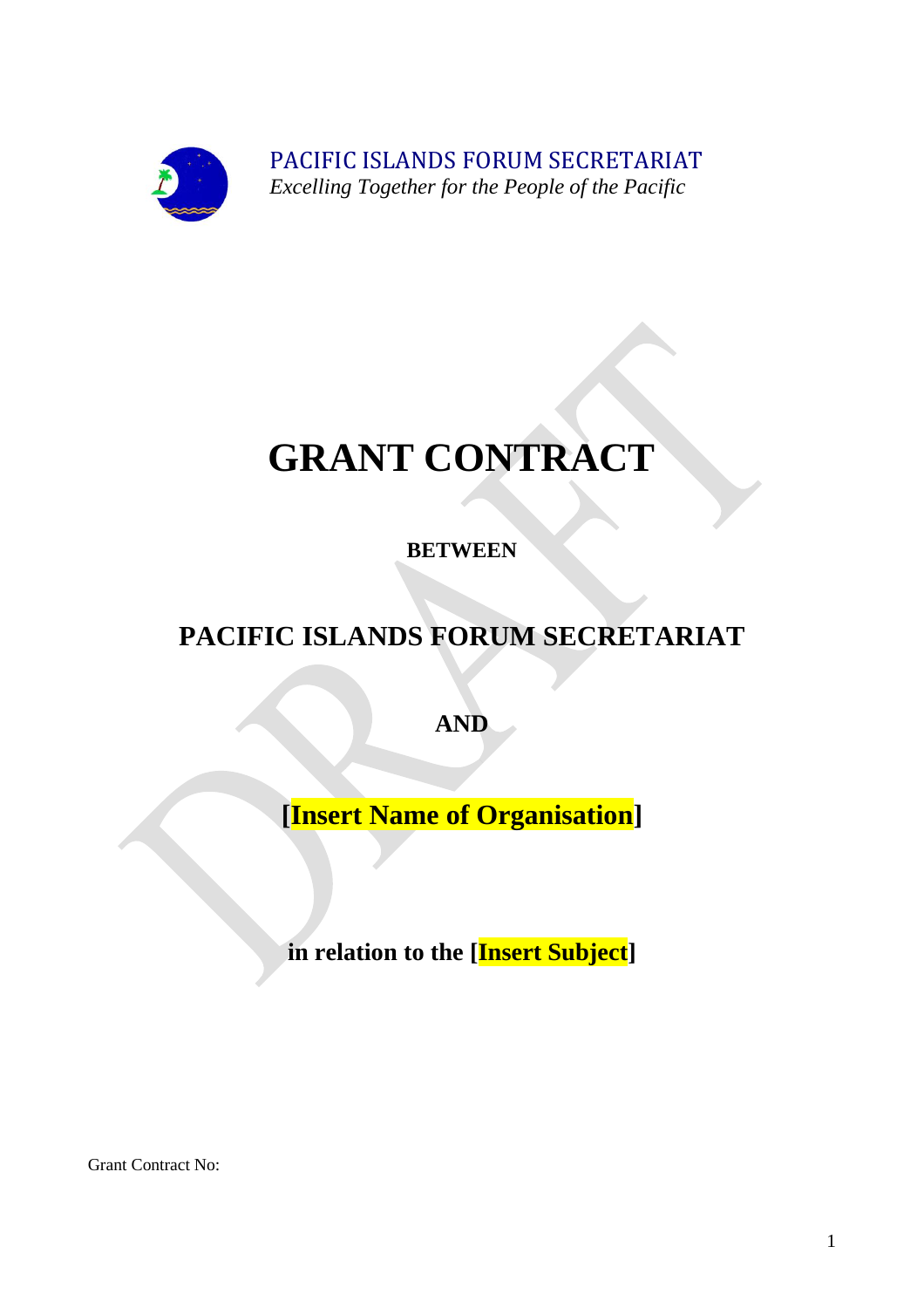### **Table of Contents**

| 1.              |  |
|-----------------|--|
| 2.              |  |
| 3.              |  |
| 4.              |  |
| 5.              |  |
| 6.              |  |
| 7.              |  |
| 8.              |  |
| 9.              |  |
| 10.             |  |
| 11.             |  |
| 12.             |  |
| 13.             |  |
| 14.             |  |
| 15.             |  |
| 16 <sub>1</sub> |  |
| 17.             |  |
| 18.             |  |
| 19.             |  |
| 20.             |  |
| 21.             |  |
| 22.             |  |
|                 |  |
|                 |  |
|                 |  |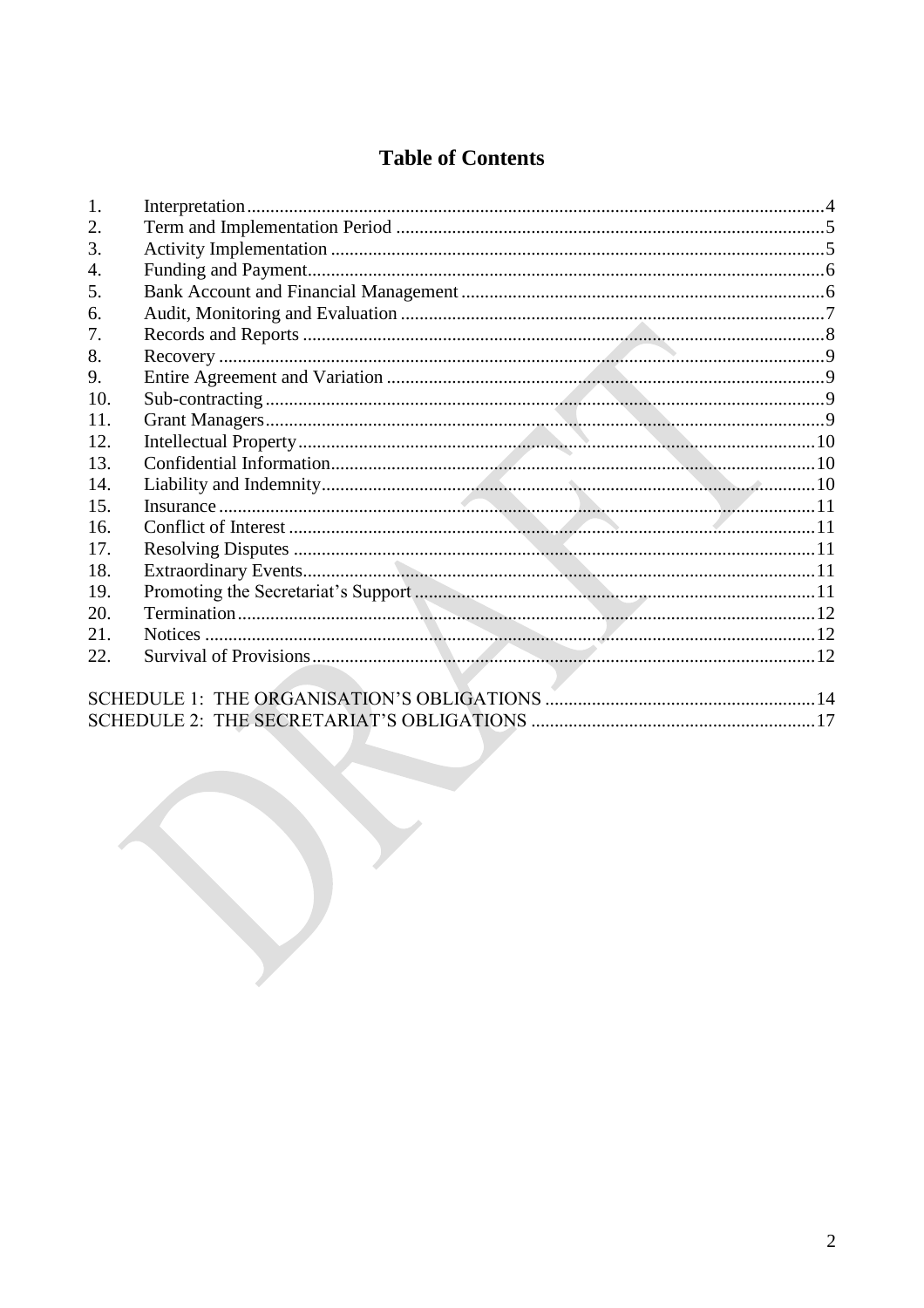#### **THIS AGREEMENT** is made

#### **BETWEEN**

(1) **The Pacific Islands Forum Secretariat**, an organisation established by treaty under the *Agreement Establishing the Pacific Islands Forum Secretariat* at Tarawa on 30 October 2000, and implemented in Fiji by the *Diplomatic Privileges and Immunities Act 1971*, with its headquarters at Ratu Sukuna Rd, Suva, Fiji Islands; **(**the **"Secretariat")**

#### **AND**

(2) [*Insert Organisation and address*] (the **"Organisation"**).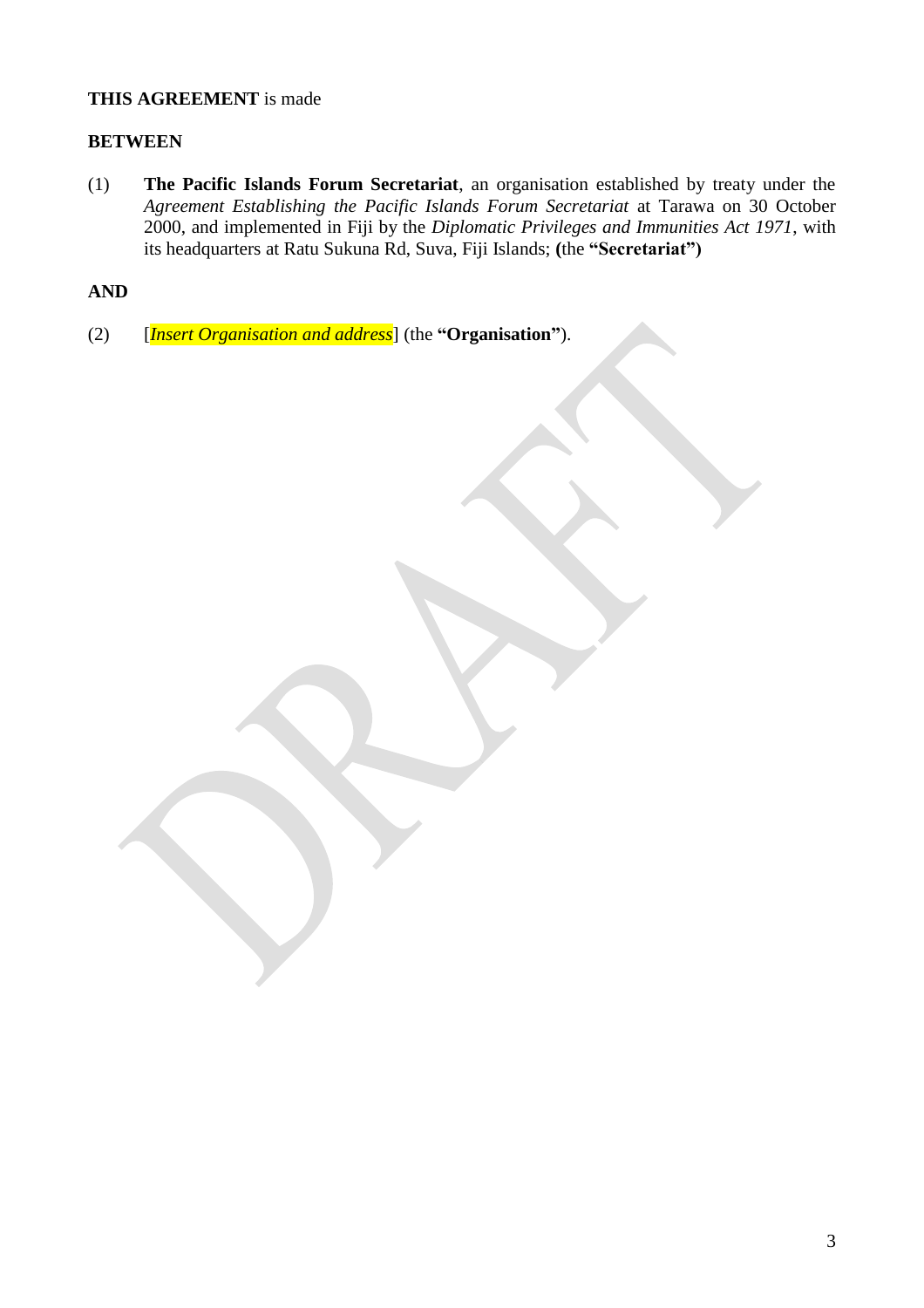#### **THE PARTIES AGREE AND DECLARE AS FOLLOWS:**

#### <span id="page-3-0"></span>**1. Interpretation**

1.1 In this Agreement:

*"Activity"* means the activity to be financed under this Contract as stipulated in Schedule 1;

*"Budget"* means the budget associated with the Activity as stipulated in Schedule 1;

*"Contract"* means this agreement including Schedules 1 and 2 and any Annexes thereto;

*"Grant Manager"* means the person named in Schedule 1 on the part of the Organisation and Schedule 2 on the part of the Secretariat who is the point of contact and is responsible for the general administration and implementation of this Contract;

*"Contract Material"* means all material brought or required to be brought into existence by the Organisation as part of, or for the purpose of performing the Activity including, but not limited to documents, presentations, equipment, information and data stored by any means. Contract Material does not include Prior Material;

*"Extraordinary Event"* means an event beyond the reasonable control of the party immediately affected by the event and includes:

- (a) acts of God, lightning strikes, earthquakes, tsunamis, volcanic eruptions, floods, storms, explosions, fires, pandemics and any natural disaster;
- (b) acts of war (whether declared or not), invasion, actions of foreign enemies, military mobilisation, requisition or embargo; or
- (c) acts of public enemies, terrorism, riots, civil commotion, malicious damage, sabotage, rebellion, insurrection, revolution or military usurped power, political unrest or civil war;

*"Fraudulent Activity*" means dishonestly obtaining a benefit by deception or other means;

*"Funds"* or *"Funding"* means the amount of money as stipulated in Schedule 2 of this Contract that has been approved by the Secretariat to be paid to the Organisation subject to the conditions outlined in this Contract;

*"Independently Audited*" means financial records audited by a certified financial professional that is in no way linked or associated with the Activity or the parties;

*"Intellectual Property"* means any copyright, registered or pending patent or patentable invention, registered and unregistered trade mark, confidential information, trade secret, know-how, registered or registrable design, rights in relation to any of the foregoing and rights in all other intellectual property;

*"Implementation Period"* means the timeframe as stipulated in Schedule 1 in which the Organisation must implement and complete the Activity;

*"Milestone"* means a stage or phase as stipulated in Schedule 1 in which a specific part of the Activity must be completed;

*"Milestone Payment"* means that part of the Funds that is payable upon completion of a Milestone;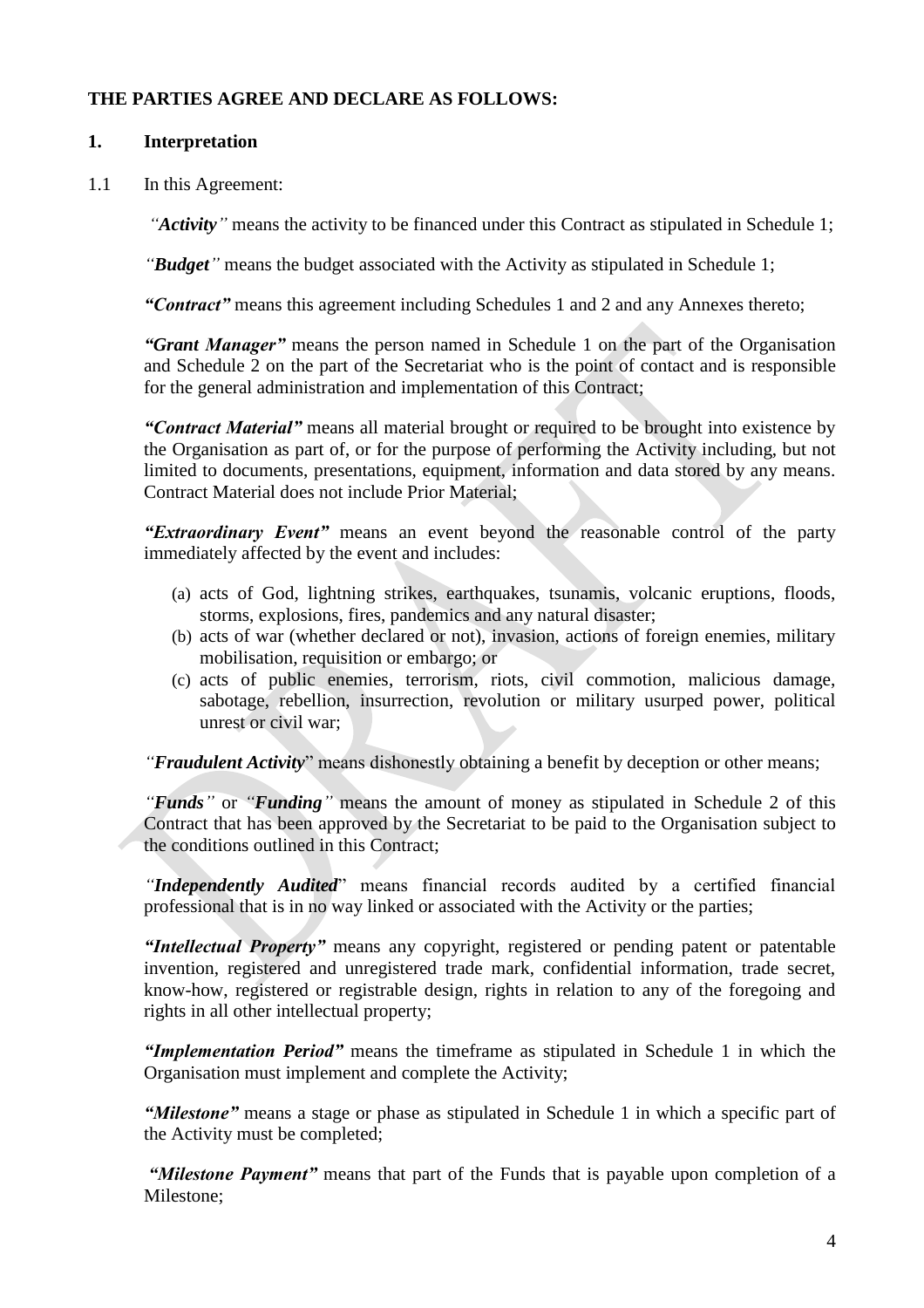*"Organisation"* shall, where the context so admits, include the employees and authorised sub-contractors and agents of the Organisation;

*"Output"* means all products, tasks and key requirements stipulated in Schedule 1 that the Organisation must deliver under this Contract;

*"Prior Material"* means all material developed by the Organisation or a third party independently from the Activity whether before or after commencement of this Contract;

*"Secretariat"* includes the successors or assigns of the Secretariat and includes the Secretary General for the time being and the Secretary General's duly authorised agent as the case may be;

*"Valid Claim"* means a claim submitted by the Organisation that contains the following:

- (a) details of the relevant Milestone achieved and the Milestone Payment due;
- (b) any of the Organisation's financial records that the Secretariat reasonably requires relating to the relevant Milestone; and
- (c) any other information reasonably required by the Secretariat.
- 1.2 Words in the singular number include the plural and words in the plural number include the singular.
- 1.3 Clause headings in this Contract are for convenient reference only and have no effect in limiting or extending the language of the provisions to which they refer.

#### <span id="page-4-0"></span>**2. Term and Implementation Period**

- 2.1 The term of this Contract commences upon execution by both parties, being the date that the last of the two parties signs and continues until all obligations have been fulfilled under this Contract, unless terminated earlier in accordance with this Contract.
- 2.2 The Organisation must complete the Activity within the Implementation Period as stipulated in Schedule 1. The Organisation must advise the Secretariat immediately of any difficulties or delays in the implementation of the Activity.

#### <span id="page-4-1"></span>**3. Activity Implementation**

- 3.1 The Organisation will implement the Activity as stipulated in Schedule 1:
	- (a) for the purpose of achieving the Outputs as stipulated in Schedule 1;
		- (b) in accordance with the Budget as stipulated in Schedule 1;
		- (c) diligently, effectively and to a high professional standard; and
		- (d) with regard to the principles of fairness, impartiality, trustworthiness and honesty.
- 3.2 The Organisation will ensure that all persons engaged to implement the whole or any part of the Activity has the necessary skills, experience, training and resources to successfully implement the Activity.
- 3.3 The Organisation will use its best endeavours to ensure that all procurement related to the Activity is provided in accordance with the specification stipulated in Schedule 1.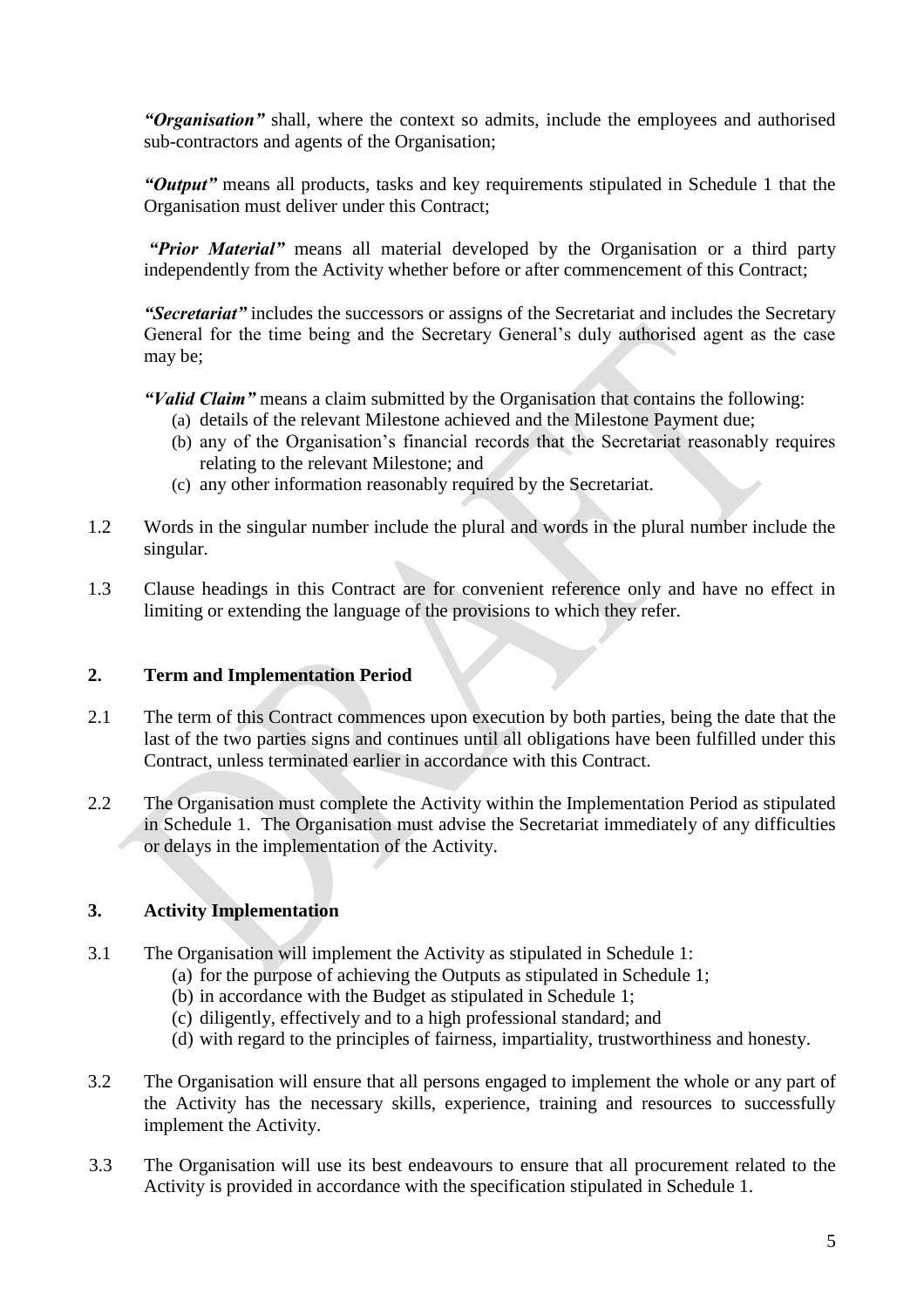- 3.4 In line with the Pacific Forum Leaders commitment to anti-corruption and anti-terrorism, the Organisation must use its best endeavours to ensure:
	- (a) that any persons involved in the implementation of the Activity is not engaged in Fraudulent Activity:
	- (b) that it does not receive any offer, gift, payment or benefit of any kind, which would or could be construed as an illegal or corrupt practice, either directly or indirectly, as an inducement or reward in relation to the implementation of the Activity; or
	- (b) that the Funds or any persons involved in the implementation of the Activity is in no way linked, directly or indirectly, with individuals associated with terrorism.
- 3.5 The parties agree to act in good faith and demonstrate honesty, integrity, openness in dealing with each other in the implementation of the Activity.

#### <span id="page-5-0"></span>**4. Funding and Payment**

- 4.1 The Secretariat agrees to provide Funding (inclusive of VAT and any other taxes) to the Organisation up to the maximum Funding amount stipulated in Schedule 2.
- 4.2 The Funds and any interest earned or exchange rate gains must be used diligently by the Organisation for the sole purpose of the Activity. The Secretariat is not responsible for any losses incurred from exchange rate variations.
- 4.3 The Secretariat will make a Milestone Payment on submission of a Valid Claim by the Organisation and on the condition that the relevant Milestone as stipulated in Schedule 1 has been achieved by the Organisation to the Secretariat's satisfaction.
- 4.4 Where unspent Funds remain from a previous Milestone Payment, the Secretariat may deduct such amount from any subsequent payment falling due. Where unspent Funds remain at the end of the Activity, the Organisation must return that unspent Funds to the Secretariat within 3 months.
- 4.5 The Secretariat's payment of any Valid Claim is not evidence of the Organisations' satisfactory delivery of the Milestones or reports under this Contract, where the Secretariat could not have reasonably been aware of the Organisation's unsatisfactory performance prior to the Milestone Payment being made.

#### <span id="page-5-1"></span>**5. Bank Account and Financial Management**

- 5.1 The bank account in which Milestone Payments are to be credited and conditions related to its use by the Organisation is stipulated in Schedule 1.
- 5.2 The Organisation must account and manage the Funds in accordance with the regulations, policies and procedures stipulated in Schedule 1. This includes continuous day-to-day technical and financial monitoring.
- 5.3 In addition to clause 5.2, the Organisation must maintain a permanent, sound administrative and financial monitoring system capable of verifying all reports and provide supporting documentation for all financial transactions under this Contract. This includes:
	- (a) keeping proper and detailed accounts, records and assets registers along with adequate Activity management records providing clear financial trails in relation to expenditure under this Contract; and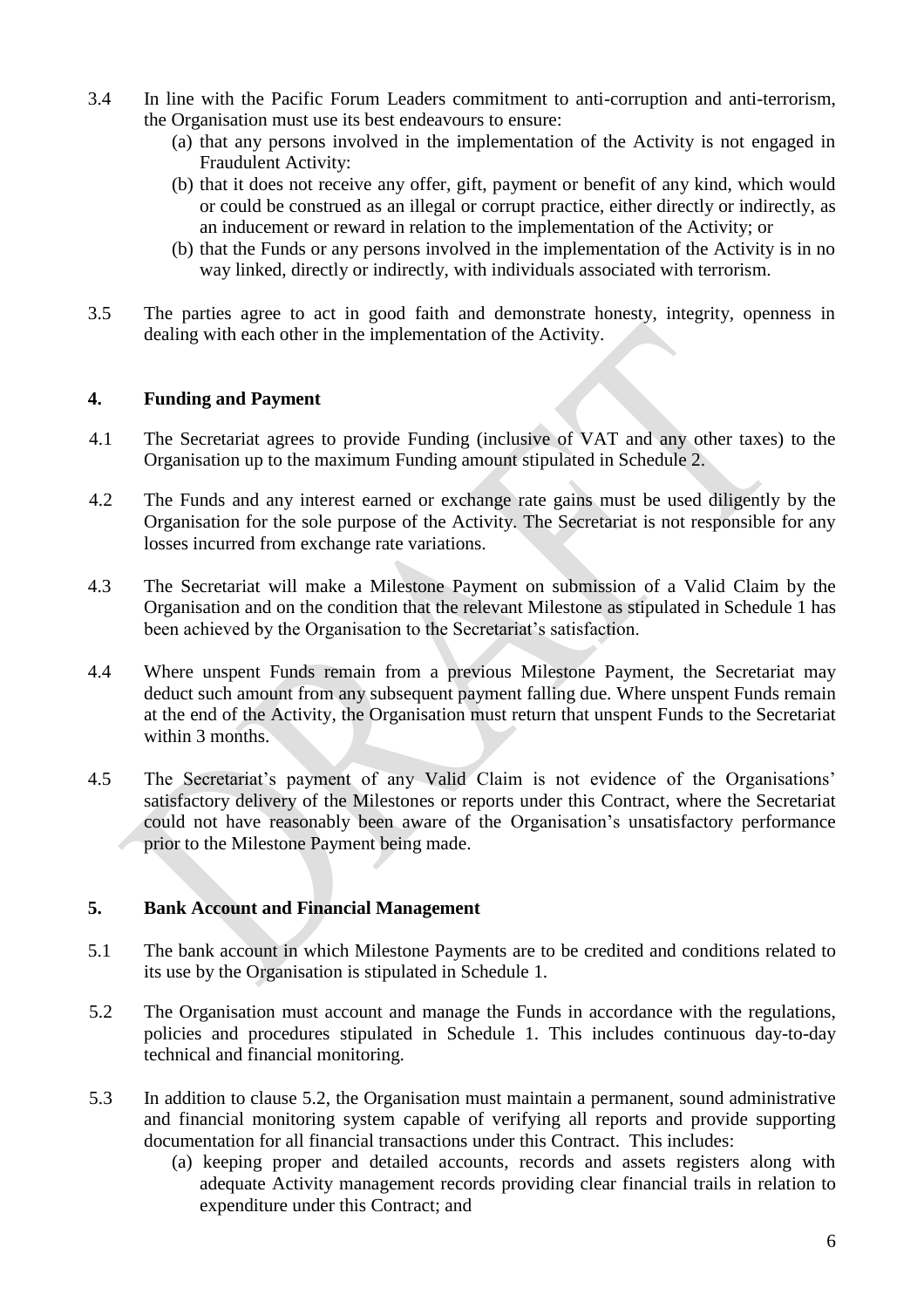- (b) if requested by the Secretariat, providing an acquittal report, certified by the Senior Financial Officer of the Organisation, of Funds spent to date against the Activity.
- 5.4 The Funds shall be used exclusively to fund costs directly related to the Activity<sup>1</sup>. This means that costs must:
	- (a) be necessary for carrying out the Activity, be provided for specifically in this Contract and comply with the principles of sound financial management, in particular value for money and cost-effectiveness;
	- (b) have actually been incurred during the implementation period of this Contract as defined in clause 2 of this Contract, whatever the time of actual disbursement by the Organisation;
	- (c) be recorded in the Organisation's accounts, be identifiable, backed by originals of supporting evidence (as the case may be in electronic form).
- 5.5 The Secretariat must be consulted in circumstances where the Organisation cannot determine where costs fall under the specifications provided in clause 5.4.
- 5.6 The Secretariat reserves the right to terminate this Contract and claim back all Funds paid to the Organisation on becoming aware that the Organisation is falling short of its responsibility to provide a sound administrative and financial monitoring system.

#### <span id="page-6-0"></span>**6. Audit, Monitoring and Evaluation**

- 6.1 The Organisation shall ensure that the Funding is covered as part of its annual external independent audit report. A copy of the audit report will be provided to the Secretariat within five (5) months of the end of the Organisation's financial year.
- 6.2 The Secretariat reserves the right to:

 $\overline{a}$ 

- (a) request an audit of the financial records of the Organisations as it relates to the Activity on an annual basis or at any time during the term of the Contract upon the giving of one (1) month's notice. The Organisation agrees to cooperate with the Secretariat by:
	- (i) affording adequate facilities for audit and inspection of the financial records referred to in this Contract by the Secretariat and its authorised representatives at all reasonable times and allow copies and extracts to be taken; and
	- (ii) if reasonably requested by the Secretariat, provide an Independently Audited statement of Activity expenditure by an auditor agreed to by the Secretariat and which may be payable from the Funds; and
- (b) directly recruit independent consultants on specifically established terms of reference to carry out external results oriented monitoring review or such other monitoring or evaluations review as may be deemed appropriate by the Secretariat in accordance with the specific timetable as provided in Schedule 1.
- 6.3 The Secretariat and the Organisation must analyse the conclusions and recommendations of any report provided under clause 6.1 and 6.2 and jointly decide on the follow-up action to be taken and any adjustment necessary, including, if indicated, the reorientation of the project.

<sup>&</sup>lt;sup>1</sup> Where applicable, this includes the administrative fee payable to the Organisation for implementing the Activity as specified in the Budget in Annex 1.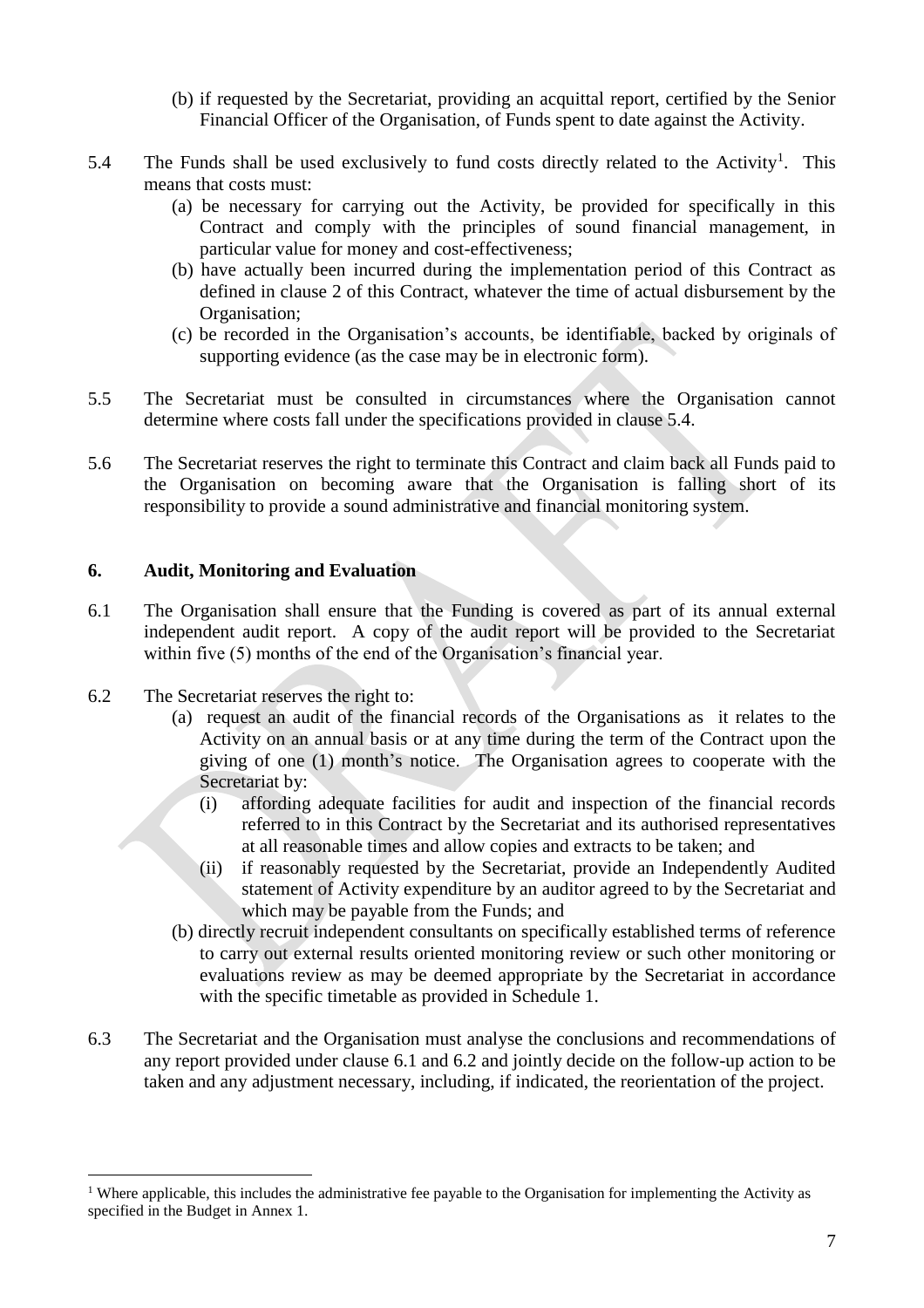- 6.4 The Organisation shall collaborate efficiently and efficiently with the audit, monitoring and/or evaluation personnel and provide them will all necessary information and documentation, as well as to the relevant premises and activities.
- 6.5 The Secretariat through its responsible employees, may undertake, including on the spot, checks related to the Activity financed by the Secretariat.

#### <span id="page-7-0"></span>**7. Records and Reports**

- 7.1 The Organisation shall maintain full and accurate records and reports relating to this Contract and the implementation of the Activity. The Organisation must provide the Secretariat such records when reasonably requested and must keep such records in a safe and secure place for a minimum of seven (7) years after the expiry of this Contract.
- 7.2 The Organisation shall submit a final report for an Activity not exceeding one year or an annual report and final report for an Activity that exceeds one year in duration that provides a complete account of all aspects of implementation for the period covered. The report shall be laid out in such a way as to allow comparison of the objectives, the means envisaged or employed (in particular all expenses actually incurred by the Organisation), the results expected and obtained and the budget details of the Activity. The level of detail in the report should match that of the description of the Activity and the Budget of the Activity.
- 7.3 The reports referred to in subclause 7.2 shall be narrative and financial in nature (framed in such a way that it would be easy to acquit the Funding).
- 7.4 The narrative report shall directly relate to this Agreement and shall at least include:
	- (a) summary of the Activity;
	- (b) work carried out during the reporting period (ie. Directly related to the Activity description and work foreseen in this Agreement);
	- (c) difficulties encountered and measures taken to overcome problems;
	- (d) changes introduced in implementation;
	- (e) progress of the Milestones/outputs as specified in Schedule 1;
	- (d) work plan for the following period including objectives and indicators of achievement. If the report is sent after the end of the period covered by the preceding work plan, a new work plan, albeit provisional, is always required before such date.
- 7.5 The final report shall contain the specifications provided in clause 7.4 excluding (d), covering the whole implementation period of this Contract including details on the transfers of assets (if relevant), plus a full summary of the Activity's income and expenditure and payments received.
- 7.6 The Organisation must prepare and provide to the Secretariat such other reports as stipulated in Schedule 1.
- 7.7 All reports provided under this Contract must:
	- (a) be provided by the due dates; and
	- (b) be presented in a manner that allows the Secretariat to easily and properly assess the Organisation's progress and the achievement of the relevant Milestones.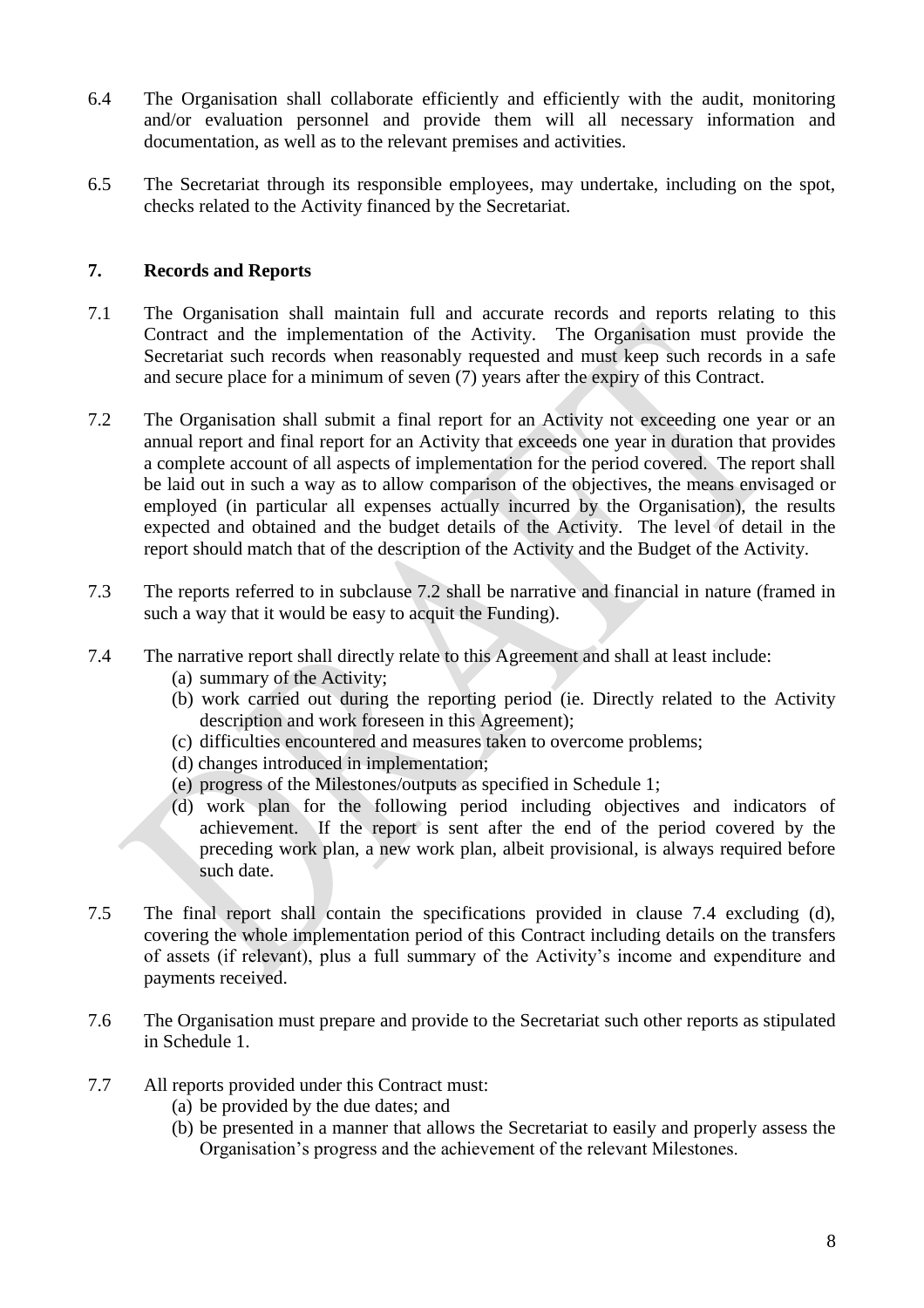#### <span id="page-8-0"></span>**8. Recovery**

- 8.1 Where recovery is justified in the case of overpayment or in response to actions taken under clause 6 and 7, the Organisation undertakes to repay to the Secretariat within 45 days of the issuing of the debit note. A debit note is the letter by which the Secretariat requests the amount owed by the Organisation, any amounts paid in excess of the final amount due.
- 8.2 If the Organisation fails to repay by the due date, the sum due shall bear interest at the rate of 1% per day of the total amount owed. The interest shall be payable for the period elapsing from the day following expiry of the time limit for payment up to the day of payment. Any partial payment shall first cover the interest.
- 8.3 Amounts to be repaid to the Secretariat may be offset against amounts of any kind due to the Organisation, after informing it accordingly. The Organisation's prior consent is not required. This shall not affect the Parties' option to agree on payment in installments.
- 8.4 Bank charges incurred by the repayment of amounts due to the Contracting Authority shall be borne entirely by the Organisation.
- 8.5 Notwithstanding subclauses 8.1 to 8.4, the Secretariat reserves the right on reduce or suspend part or all of the remaining Funds paid to the Organisation in the event poor, partial or late implementation as determined from actions taken under clause 6 and 7. Except for substantial errors and Fraudulent Activity, the Secretariat must make a reasonable effort to first discuss and consider responses provided by the Organisation before reducing or suspending part or all of the remaining Funds.

#### <span id="page-8-1"></span>**9. Entire Agreement and Variation**

- 9.1 This Contract constitutes the entire agreement between the parties and supersedes all communications, negotiations, arrangements and agreements, either oral or written, between the parties with respect to the subject matter of this Contract.
- 9.2 No agreement or understanding varying or extending this Contract, including in particular the scope of the Activity in Schedule 1 or the maximum limit of the Funding in Schedule 2, shall be legally binding upon either party unless in writing and signed by both parties.

#### <span id="page-8-2"></span>**10. Sub-contracting**

- 10.1 The Organisation shall not, except as stipulated in Schedule 1 or otherwise, without the prior written approval of the Secretariat, subcontract the performance of any part of the Activity. In giving written approval, the Secretariat may impose such terms and conditions as it thinks fit.
- 10.2 The Organisation shall be fully responsible for the performance of the Activity notwithstanding that the Organisation has subcontracted the performance of any part of the Activity.

#### <span id="page-8-3"></span>**11. Grant Managers**

11.1 The parties' Grant Manager's shall liaise and correspond with each other as may be required to implement the Activities and meet the terms and conditions of this Contract.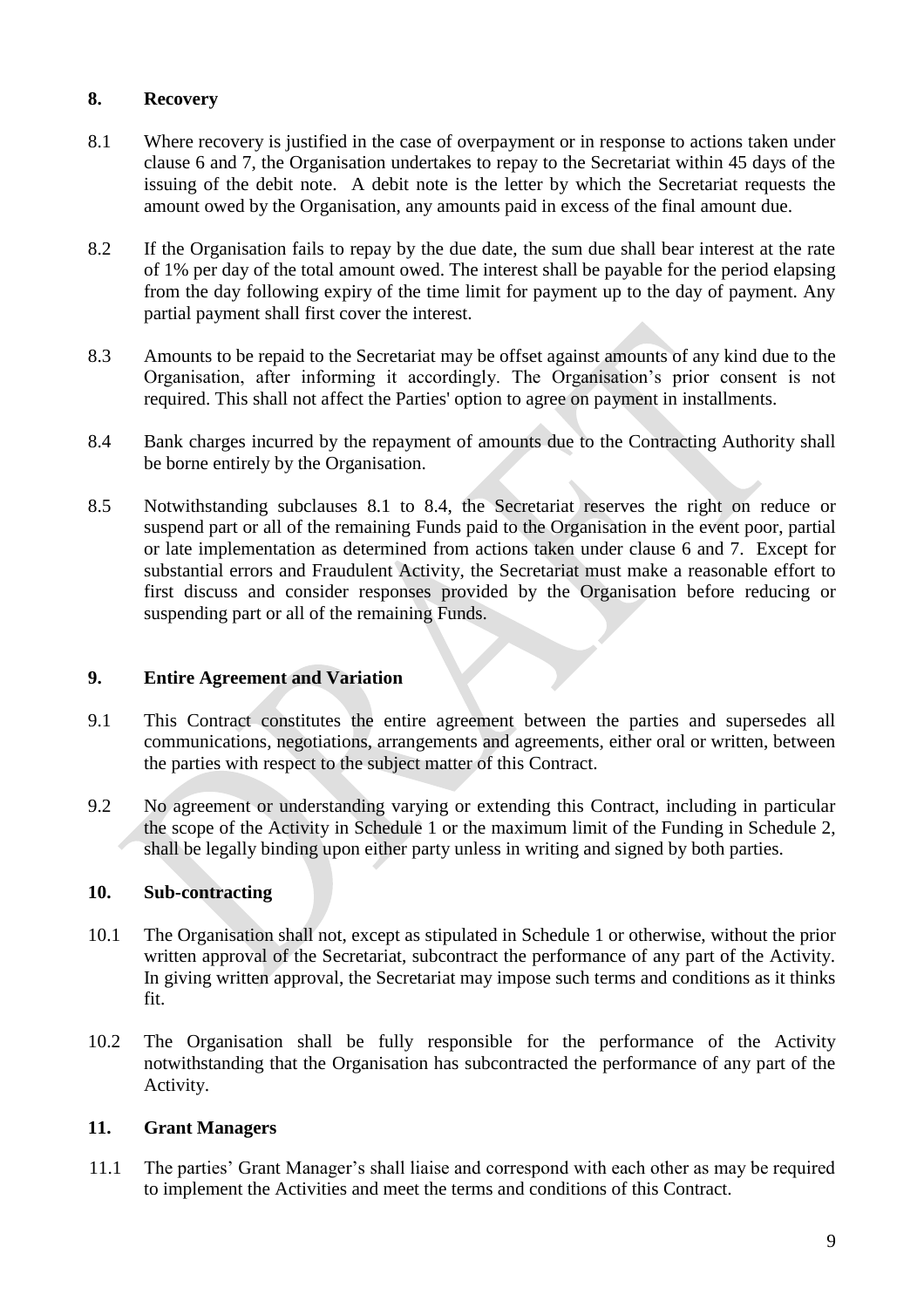11.2 If either party changes its Grant Manager, it must notify the other in writing, the name and contact details of the replacement Grant Manager within five (5) working days of the change.

#### <span id="page-9-0"></span>**12. Intellectual Property**

- 12.1 Intellectual Property in all Contract Material developed or produced under this Contract shall vest in the Organisation, unless otherwise stipulated in Schedule 1 of this Contract.
- 12.2 The Organisation grants to the Secretariat a perpetual, non-exclusive, transferable, worldwide and royalty-free licence to use, for any purpose, any Intellectual Property Rights in all Contract Material. This licence includes the right to use; copy; and distribute any materials to which the licence relates.

#### <span id="page-9-1"></span>**13. Confidential Information**

13.1 The Organisation shall preserve the confidentiality of any document, information, report or other material directly related to this Contract that has been duly classified by the Secretariat as confidential.

#### <span id="page-9-2"></span>**14. Liability and Indemnity**

- 14.1 The Organisation shall implement the Activity entirely at its own risk and the Secretariat shall not be liable for any loss, cost, damage, expense or other liability incurred or suffered by the Organisation in implementing the Activity.
- 14.2 The Organisation indemnifies and must keep indemnified the Secretariat against:
	- (a) all liabilities, costs, damages and expenses relating to any legal claim against the Secretariat arising from the implementation of the Activity as a consequence of any act or omission (whether negligent or otherwise) of the Organisation or of any agent, employee, contractor, associate or officer of the Organisation except where those liabilities, losses, costs, damages and expenses are a consequence of any deliberately wrongful act or omission of the Secretariat, in which case the Secretariat will be liable for and indemnify the Consultant against that proportion of those liabilities, losses, costs, damages and expenses which is a consequence of that deliberately wrongful act or negligent act of the Secretariat; and
	- (b) subject to paragraph (a), all legal costs (on a full indemnity basis) and other costs incurred in defending any action or claim brought against the Secretariat arising from the implementation of the Activity brought against the Secretariat as a consequence of any act or omission (whether negligent or otherwise) of the Organisation, or of any agent, employee, contractor, associate or officer of the Organisation.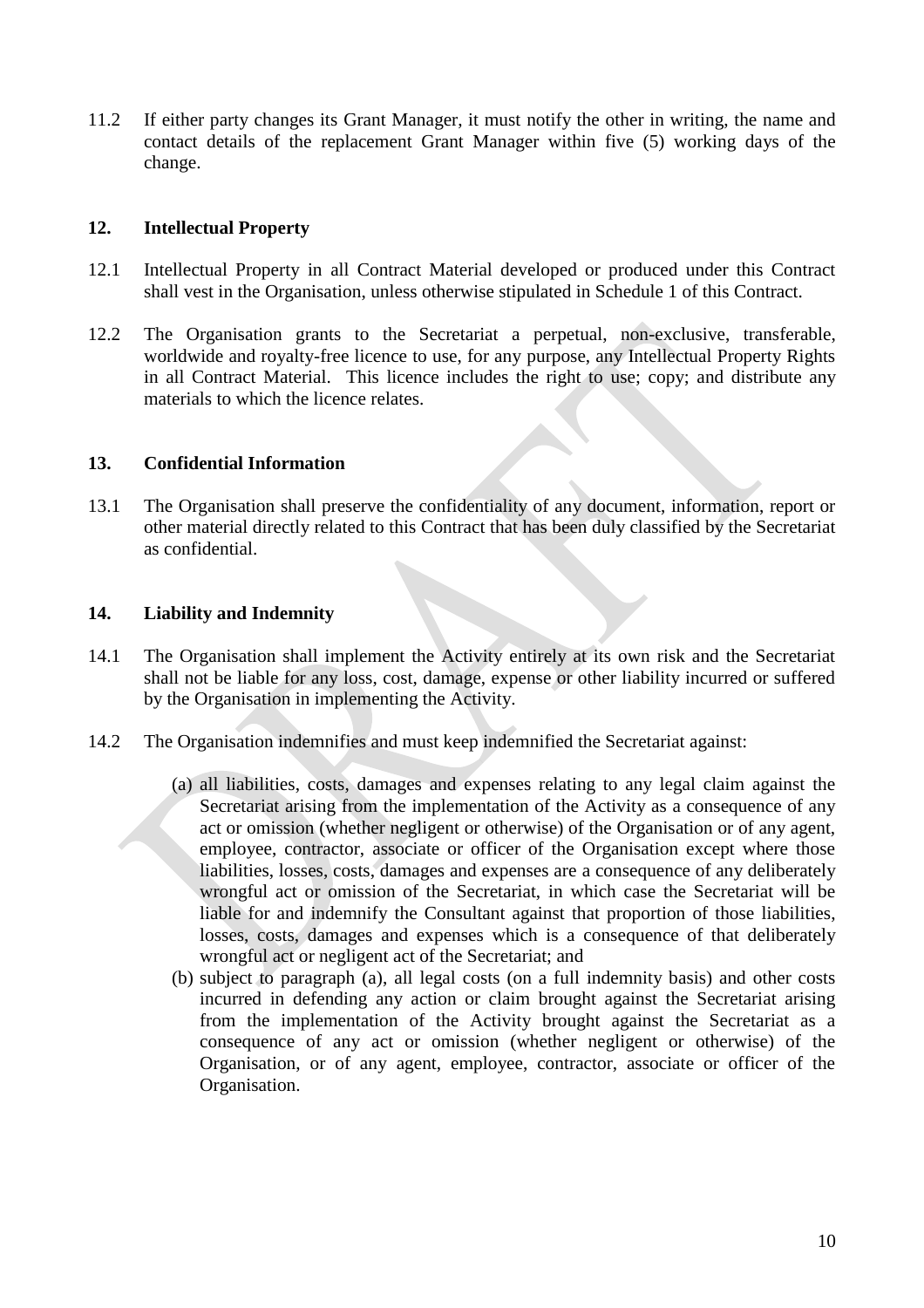#### <span id="page-10-0"></span>**15. Insurance**

15.1 The Organisation shall effect and maintain, for the duration of this Contract, all insurance appropriate to cover the scope of the Activity and, if requested, shall provide the Secretariat with evidence of any policy.

#### <span id="page-10-1"></span>**16. Conflict of Interest**

16.1 The Organisation warrants that, to the best of its knowledge and belief having undertaken all appropriate enquiries, at the date of signing this Contract, no situation which the Secretariat may reasonably consider to be a conflict of interest exists or is likely to arise in the performance of its obligations under this Contract. If, during the term of this Contract, such a situation arises, the Organisation undertakes to notify the Secretariat immediately in writing of that conflict or risk.

#### <span id="page-10-2"></span>**17. Resolving Disputes**

17.1 This Contract shall be governed by and construed in accordance with the laws of Fiji and the parties submit to the jurisdiction of the courts of Fiji.

#### <span id="page-10-3"></span>**18. Extraordinary Events**

- 18.1 Neither Party will be liable to the other for any failure to perform its obligations under this Contract where the failure is due to an Extraordinary Event.
- 18.2 A party who wishes to claim suspension of its obligations due to an Extraordinary Event must notify the other party as soon as reasonably possible after the party first becomes aware of the cause and its supervening effects. The notice must state:
	- (a) the nature of the circumstances giving rise to the Extraordinary Event;
	- (b) the extent of that party's inability to perform under this Contract;
	- (c) the likely duration of that non-performance; and
	- (d) the steps being taken to remedy, or reduce the impact of the Extraordinary Event on the delivery of the Activity.

#### <span id="page-10-4"></span>**19. Visibility**

- 19.1 The Organisation will acknowledge the assistance and support for this Arrangement by the Secretariat and the European Union in any publicity material, media reporting and annual reports, unless otherwise notified by the Secretariat. In acknowledging the Secretariat and the European Union, the Organisation must make it clear that it is responsible for the implementation of the Activity.
- 19.2 Before using the Secretariat's logo, name, design or branding, the Secretariat must first obtain the Secretariat's written consent.
- 19.3 The use of the European Union logo, name, design or branding should adhere to the visibility guidelines stipulated by the European Union.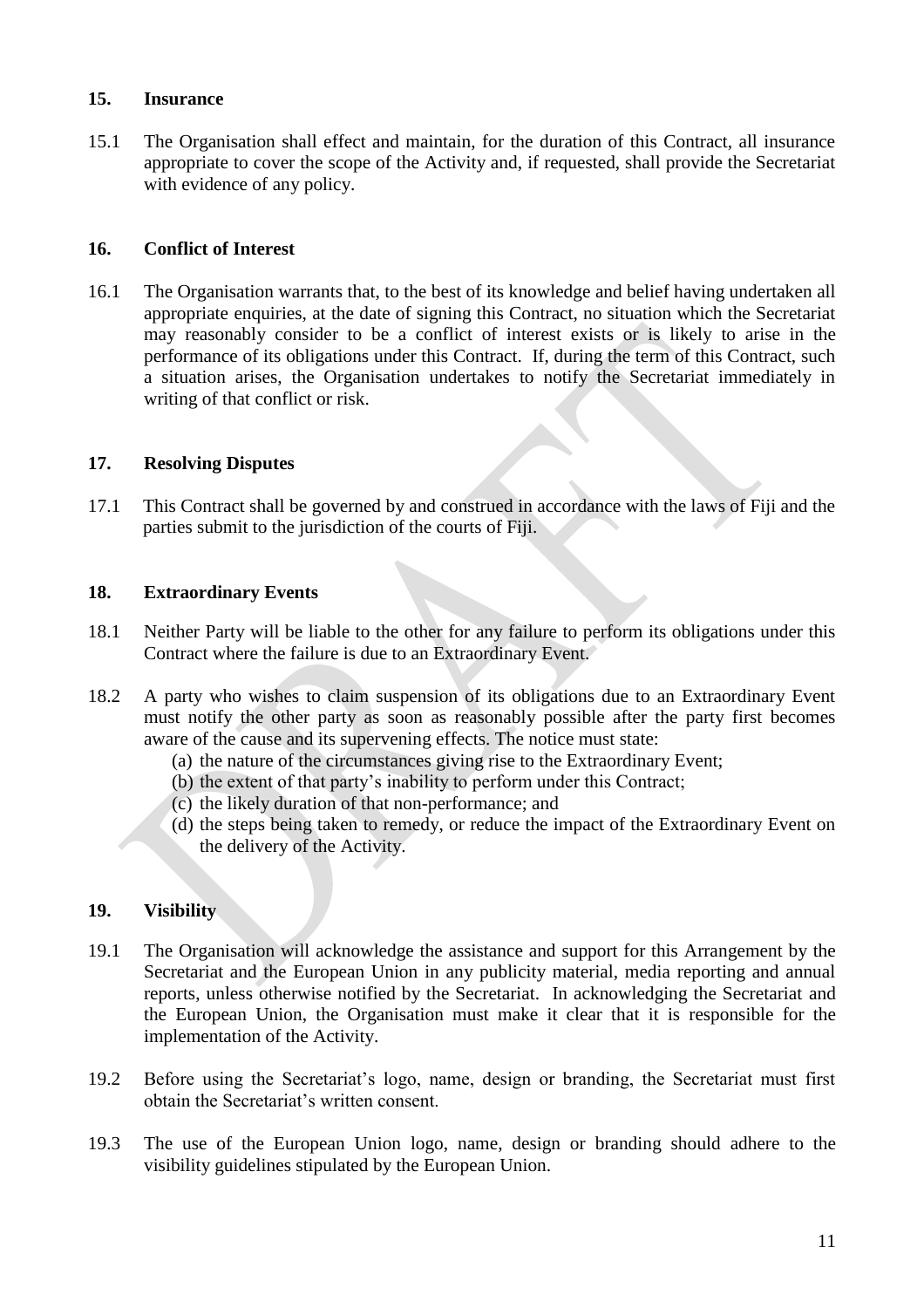#### <span id="page-11-0"></span>**20. Termination**

- 20.1 This Contract may be terminated by mutual agreement between the parties subject to written notice given one (1) months in advance.
- 20.2 In the event of any termination, the Organisation must provide an Independently Audited statement of expenditure of the Funds within thirty (30) days of the date of the notice to terminate, signed by the Head of the Organisation, and return any uncommitted Funds to the Secretariat unless agreed otherwise.
- 20.3 The Secretariat shall not be liable to pay compensation or any other monies for any reason including, without limitation, breach of contract or negligence, in an amount which would, in addition to any amounts paid or due or becoming due to the Organisation under this Contract, together exceed the Funding stipulated in Schedule 2.
- 20.4 Where the Organisation exercises its right to terminate the Contract, the Secretariat will not be liable for any further Milestone Payment. Any payments made to the Organisation for Milestones already performed under this Contract must be reimbursed to the Secretariat, unless agreed otherwise.

#### <span id="page-11-1"></span>**21. Notices**

- 21.1 Any notice to be given or served pursuant to this Contract shall be in writing and addressed as the case may be, as follows:
	- (a) if given by the Organisation, addressed and forwarded to the Secretariat's Contract Manager as stipulated in Schedule 2; or
	- (b) if given by the Secretariat, signed by the Secretary General or its duly appointed employee, and forwarded to the Organisation's Grant Manager as stipulated in Schedule 1.
- 21.2 Any such notice shall be delivered by hand or sent by registered post or email to the address of the party to which it is sent.
- 21.3 A notice shall be deemed to be given:
	- (a) where delivered by hand, on the day of delivery;
	- (b) where sent by registered post, 3 business days after the day of posting; and
	- (c) where sent by email, on the day of dispatch, provided that a clear transmission report or read receipt of the relevant email is obtained.

#### <span id="page-11-2"></span>**22. Survival of Provisions**

22.1 Clauses 12, 13 and 14 shall remain in force after the expiry or earlier termination of this Contract.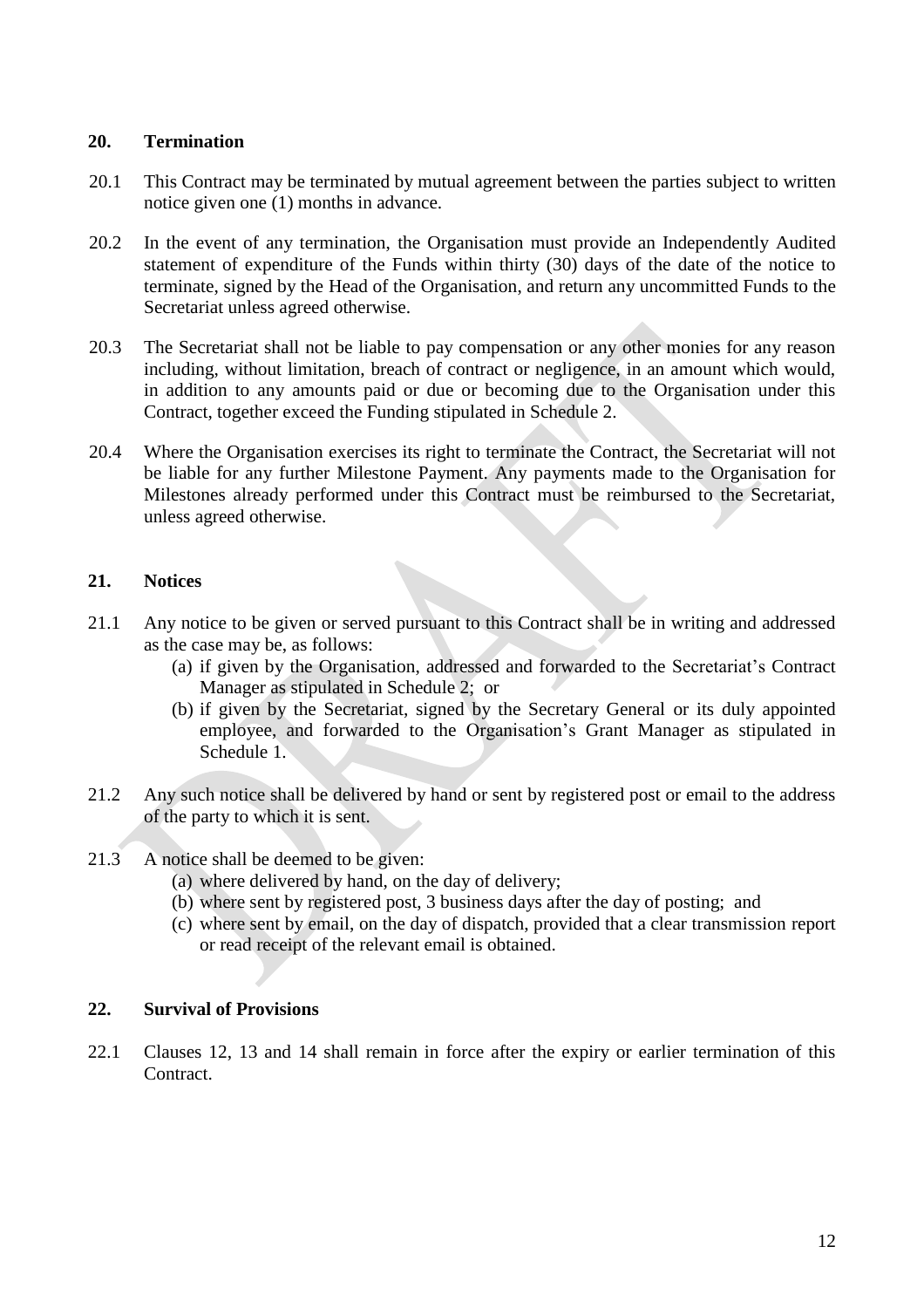#### **Executed as an Agreement**

**SIGNED** for and on behalf of **the Pacific Islands Forum Secretariat** by its duly authorised officer

| Secretary General                                |
|--------------------------------------------------|
|                                                  |
| in the presence of:                              |
|                                                  |
|                                                  |
|                                                  |
| Witness                                          |
|                                                  |
|                                                  |
|                                                  |
|                                                  |
|                                                  |
| DATE:                                            |
|                                                  |
|                                                  |
|                                                  |
| <b>SIGNED</b> for and on behalf of [Insert Name] |
| by its duly authorised officer                   |
|                                                  |
|                                                  |
|                                                  |
|                                                  |
|                                                  |
|                                                  |
| <b>Officer Name</b>                              |
|                                                  |
| <b>Position Title</b>                            |
|                                                  |
|                                                  |
| in the presence of:                              |
|                                                  |
|                                                  |
|                                                  |
| Witness                                          |
|                                                  |
|                                                  |
|                                                  |
|                                                  |
|                                                  |
| DATE:                                            |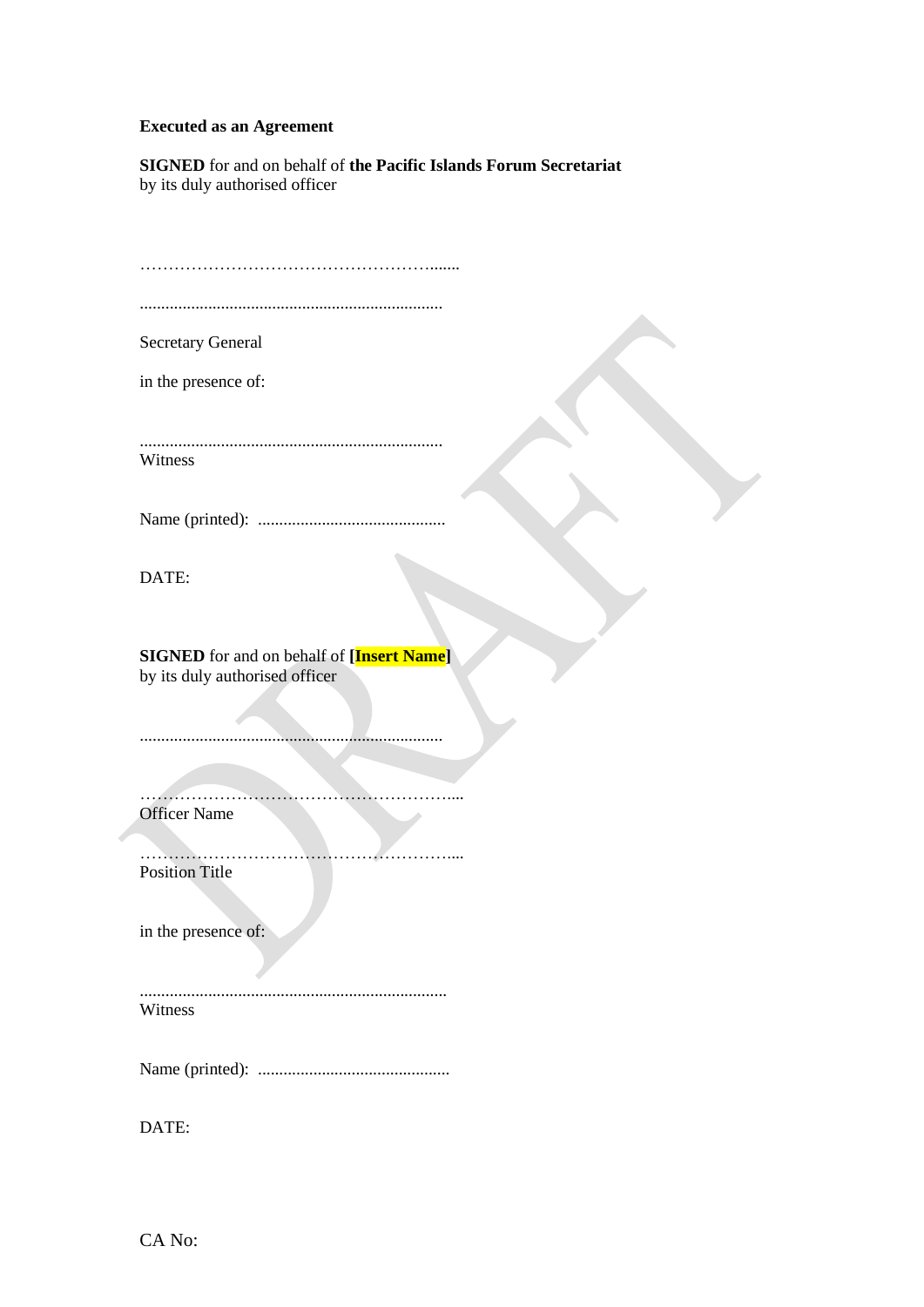#### **SCHEDULE 1: THE ORGANISATION'S OBLIGATIONS**

#### <span id="page-13-0"></span>**1. Implementation Period (clause 2.2)**

| <b>Implementation Start Date:</b> | $\left\lceil \bm{INSERT}\bm{DATA}\bm{T}\bm{E} \right\rceil$ |
|-----------------------------------|-------------------------------------------------------------|
| <b>Implementation End Date:</b>   | $\sqrt{INBERT\,DATE}$                                       |

#### **2. Description of the Activity (clause 3.1)**

The project document and work-programme for this Activity is provided as Annex 1. [*Delete if not relevant, and fill in below as appropriate*]

- *(a) [Insert background and subject description of the Activity]*
- *(b) [Insert overarching goal, intended outcomes to be achieved etc]*

#### **3. Outputs (clause 3.1(a))**

*(a) [Insert the specific outputs to be delivered by the Organisation]*

#### **4. Budget for the Activity (clause 3.1(b))**

| <b>Particulars</b>                                       | <b>Amount</b> <i>[Insert</i> ]<br><i>currency]</i> |
|----------------------------------------------------------|----------------------------------------------------|
| [Insert specific activity, task, programme etc]          | [Insert Amount]                                    |
| [Insert specific activity, task, programme etc]          | [Insert Amount]                                    |
| [Insert specific activity, task, programme etc]          | [Insert Amount]                                    |
| Administrative fee percentage [Delete if not applicable] |                                                    |
| <b>TOTAL</b>                                             |                                                    |

The Budget reflects only the specific activities that the Secretariat has agreed to Fund and does not include funding that may be provided by other external donors or by the Organisation to the overall implementation of the Activity. *[Amend sentence accordingly, if Budget includes other funding partners – ensure the amount provided by each partner is reflected in the Budget]*

#### **5. Milestones (clause 4.3)**

| <b>Milestone</b>                               | <b>Output/Deliverable</b>                                                                    |  |  |
|------------------------------------------------|----------------------------------------------------------------------------------------------|--|--|
| [ <mark>Insert</mark><br><b>Milestone No.]</b> | [Could be submission of first draft report, achievement of a<br><i>specific output etc</i> ] |  |  |
|                                                |                                                                                              |  |  |
|                                                |                                                                                              |  |  |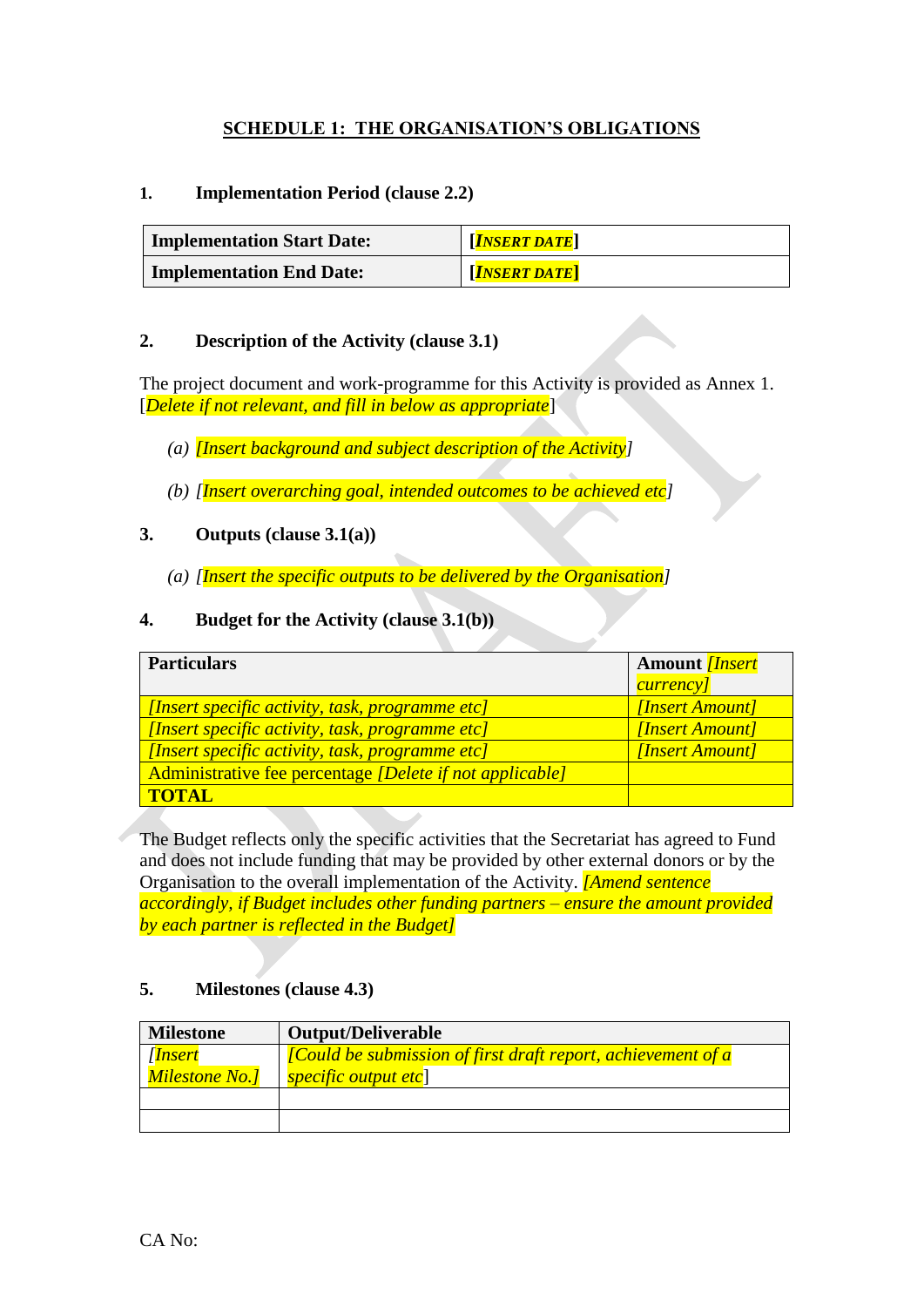#### **6. Bank Account (clause 5.1)**

| Bank                     | Name of Account   |  |
|--------------------------|-------------------|--|
| Account                  | Currency          |  |
|                          | Number            |  |
| <b>Bank</b>              | Name              |  |
| <b>Branch</b>            | Name of Branch    |  |
|                          | Address           |  |
|                          | Country           |  |
| Code                     | <b>Swift Code</b> |  |
|                          | <b>IBAN</b>       |  |
| <b>Payment Reference</b> |                   |  |

The conditions regarding the use of the bank account are as follows:

*[Insert if applicable, otherwise delete]*

#### **7. Applicable Financial Regulations, Rules and Procedures (clause 3.3 and 5.2)**

*Insert the Financial Regulations, Rules and procedures that will be used to manage the Funds. Ie. Organisation's rules or PIFS rules etc.* 

#### **8. Timetable – Results Oriented Monitoring Review (clause 6.2(b))**

*[Insert specific period, otherwise write 'at the discretion of the Secretariat subject to one month notice'. The decision to undertake a ROMR will depend on the risk assessment conducted as part of the Grants Policy and Procedures, the length of the project and observations from the sub-delegation assessment.]*

#### **9. Reports to be produced (clause 7.6)**

| <b>Reports</b>           | Due Date          |  |  |
|--------------------------|-------------------|--|--|
| [ <i>Insert report</i> ] | [Insert due date] |  |  |
| [ <i>Insert report</i> ] | [Insert due date] |  |  |

#### **10. Permitted Sub-contractors – (clause 10.1)** *List any other Organisation/individual who will be sub-contracted by the Organisation. Write "Not applicable" if not relevant or "to be confirmed" if not yet known.*

#### **11. Contract Material (clause 12)**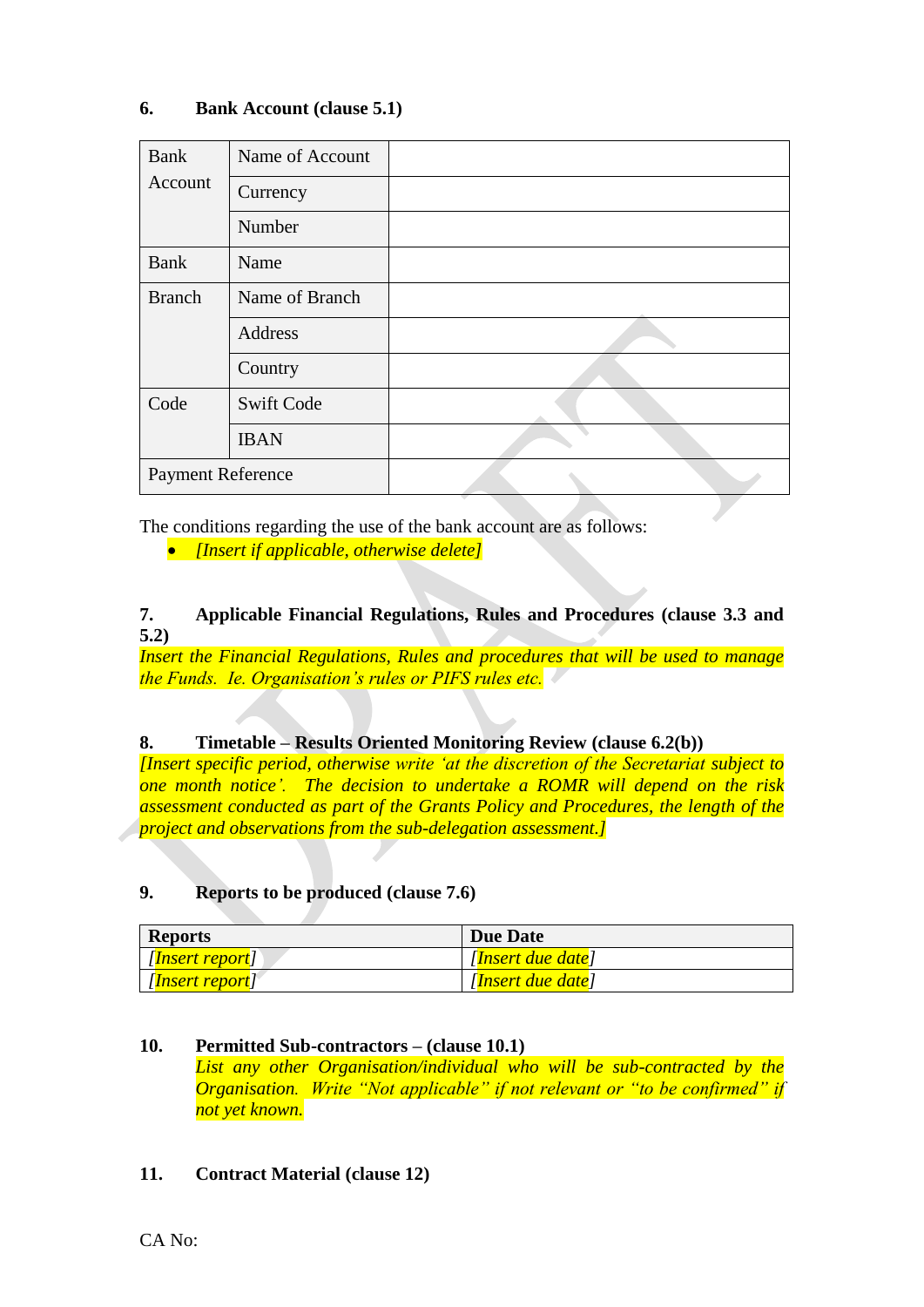#### **11.1 Description**

All material arising from the implementation of the Activity (except Prior Material) including in particular: *Set out all reports, documents, and any other material to be produced under this Contract.*

#### **11.2 Ownership (clause 12.1)**

*Explain if some or all of the Contract Material will be owned by the Secretariat. Otherwise write "Not applicable".*

#### **12. Organisation's Grant Manager (clause 21.1(b))**

| Name:             |               |  |
|-------------------|---------------|--|
| Title / position: |               |  |
| <b>Address:</b>   | <b>PHONE:</b> |  |
| <b>Fax:</b>       | EMAIL:        |  |

#### **13. Special Conditions**

*List if any. Write "Not applicable" if not relevant.*